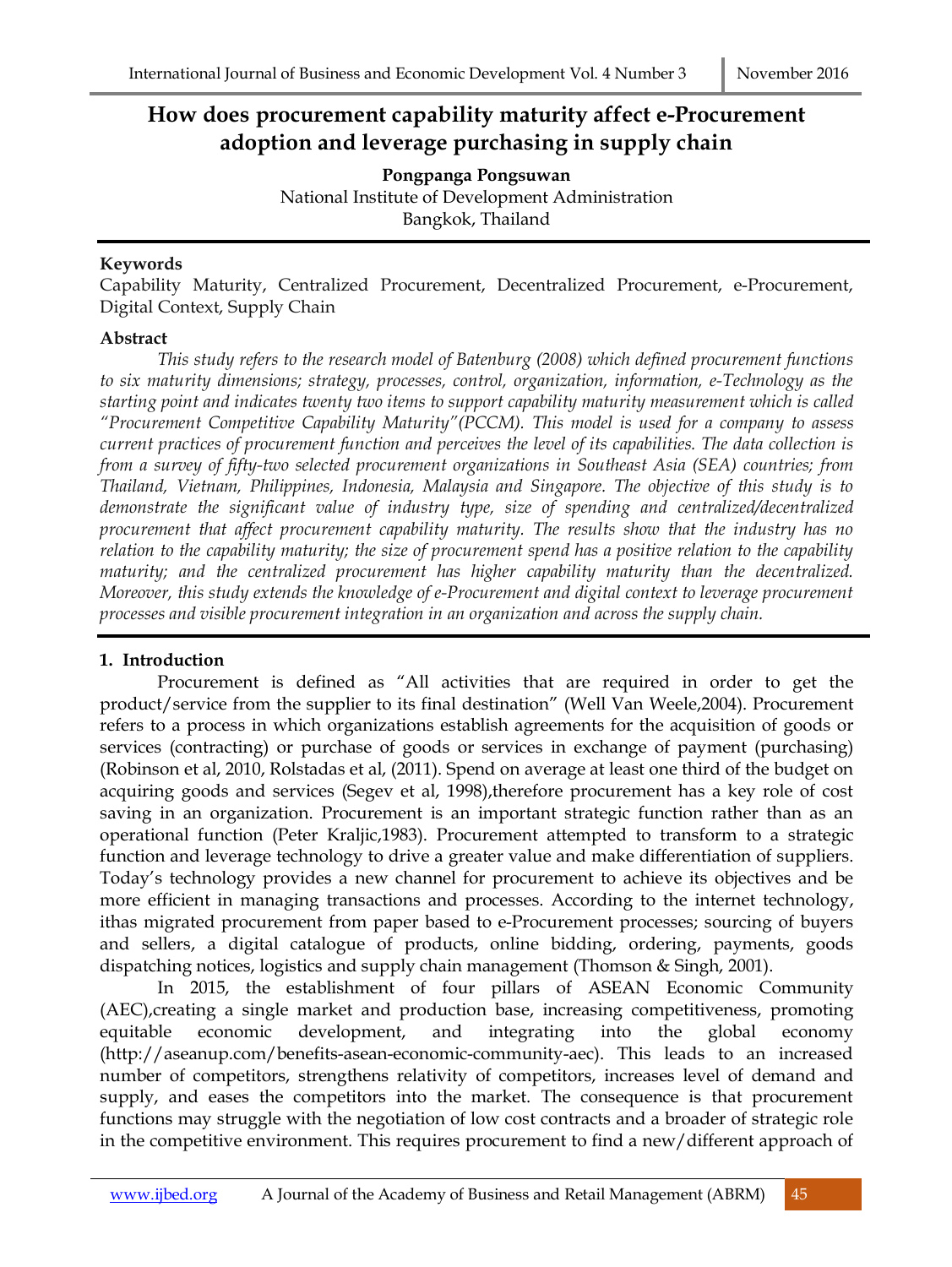purchasing products and services to ensure that the company receives the best value for their money. Capable procurement should provide value not only for internal functions, but also for external functions of suppliers and customers. Moreover, organizations must have comprehensive visibility into supply chain performance to maximize competitive advantage (Croom and Johnson, 2003). With the fast growing technological needs, procurement functions have to adapt them properly in order to improve communications, collaboration, analytic reports, and applications along P2P processes. It is therefore essential to explore the factors which determine the relationship perspective to the capability maturity and how to improve the performance in the functions in order to extend procurement value in the supply chain.

The outline for this paper is to introduce the background and to theoretically follow with research questions and the research model. Subsequently, the outline will present the results of significant relationships of industry, size of procurement spend, and centralized/ decentralized procurement that influences the capability maturity in procurement organization. Then the last session proposes the conclusion, contributions, limitations, and directions for the future research.

# **2. Theory and Research model**

### **2.1Procurement Maturity**

Procurement maturity is viewed as a broad and aggregated concept of organization structures, strategies, supplier relationships, internal processes and systems (Van Weele, 2010). Maturity of procurement is referred to "the level of professionalism in the purchasing function" (Rozemeijer et al., 2003).Maturity levels indicate an organization's current (or desirable) capabilities in regards to a specific class of entities (Rosemann and de Bruin, 2005). Maturity models are commonly applied to assess the as-is situation, to derive and prioritize improvement measures, and to control progress (Iversen et al., 1999) also to establish auditable, cumulative stages which require the order from purchasing function to achieve a greater level of sophistication, typically from a process orientation through to a strategic value-based contribution (Rozemeijer et al., 2003; Schiele and McCue, 2006).

In this study the Procurement Competitive Capability Maturity (PCCM) framework is applied for *as-is* assessments where the current capabilities of organization can be assessed with the respect to the given criteria. In this model, there is an initial stage of procurement capability building a foundation to a final stage of excellence. The indicative of capability maturity in each stage shows in the Table 1as below;

|                 | Foundation - stage 1         | Established - stage 2        | Leading $ - stage 3$                                  | Excellence - stage 4           |  |
|-----------------|------------------------------|------------------------------|-------------------------------------------------------|--------------------------------|--|
|                 | Success of the capabilities  | Procurement knowledge is     | Procurement functions work Practice knowledge is very |                                |  |
| Org.            | depends on certain           | performed, but lacks of      | as cross functional team                              | high and leads to              |  |
|                 | specialist                   | cross-functional team        |                                                       | competitive advantage          |  |
|                 | No measurement and           | Foundation capabilities      | Operating models and skills Processes are analyzed    |                                |  |
|                 | performance adjustment       | with business processes,     | alignment to practice are                             | optimized and adjusted to      |  |
| Process         |                              | methods and projects are     | seeded                                                | changes in market              |  |
|                 |                              | becoming more formalized     |                                                       | requirement systematically     |  |
|                 | At the basic level with      | A process for conducting     | <b>Business process</b>                               | Procurement goal's, metrics    |  |
|                 | phone and fax considered     | basic sourcing events likely | capabilities are integrated                           | are part of the daily life and |  |
| <b>Strategy</b> | the primary tools            | via emails with spreadsheet  | with blend of methods,                                | become visibility across the   |  |
|                 |                              |                              | tools and technologies                                | enterprise                     |  |
|                 | Quality and cost of efforts  | Basic spend analysis likely  | Proper spend analysis                                 | Benchmarking and leading       |  |
| Information     | are not predictable at all   | spreadsheet basis            | using business intelligence                           | practice are continuously      |  |
|                 | times                        |                              | across business units.                                | used to identify               |  |
|                 |                              |                              | regions                                               | improvement potential          |  |
|                 | Seldom perform supplier      | Perform supplier             | Supplier networks                                     | Supplier networks              |  |
| Monitor         | performance on paper basis   | assessment for risk.         | integrated into the sourcing                          | integrated into the sourcing   |  |
|                 |                              | performance capability       | solutions to improve                                  | solutions to improve           |  |
|                 |                              | likely managed via           | company supplier base                                 | company supplier base          |  |
| -Technology     | Basic technology and         | Basic technology and         | E-procurement used to                                 | Integrated source to pay       |  |
|                 | platform components are in   | platform components are in   | reduce paper, Po and                                  | (S2P) into cloud online via    |  |
|                 | place, store record in paper | place, likely on premise ERP | invoices to a bare minimum                            | web browser                    |  |
|                 | base                         | solution                     |                                                       |                                |  |
|                 |                              |                              |                                                       |                                |  |

#### **Table 1: Four stages of Procurement Competitive Capability Maturity (PCCM)**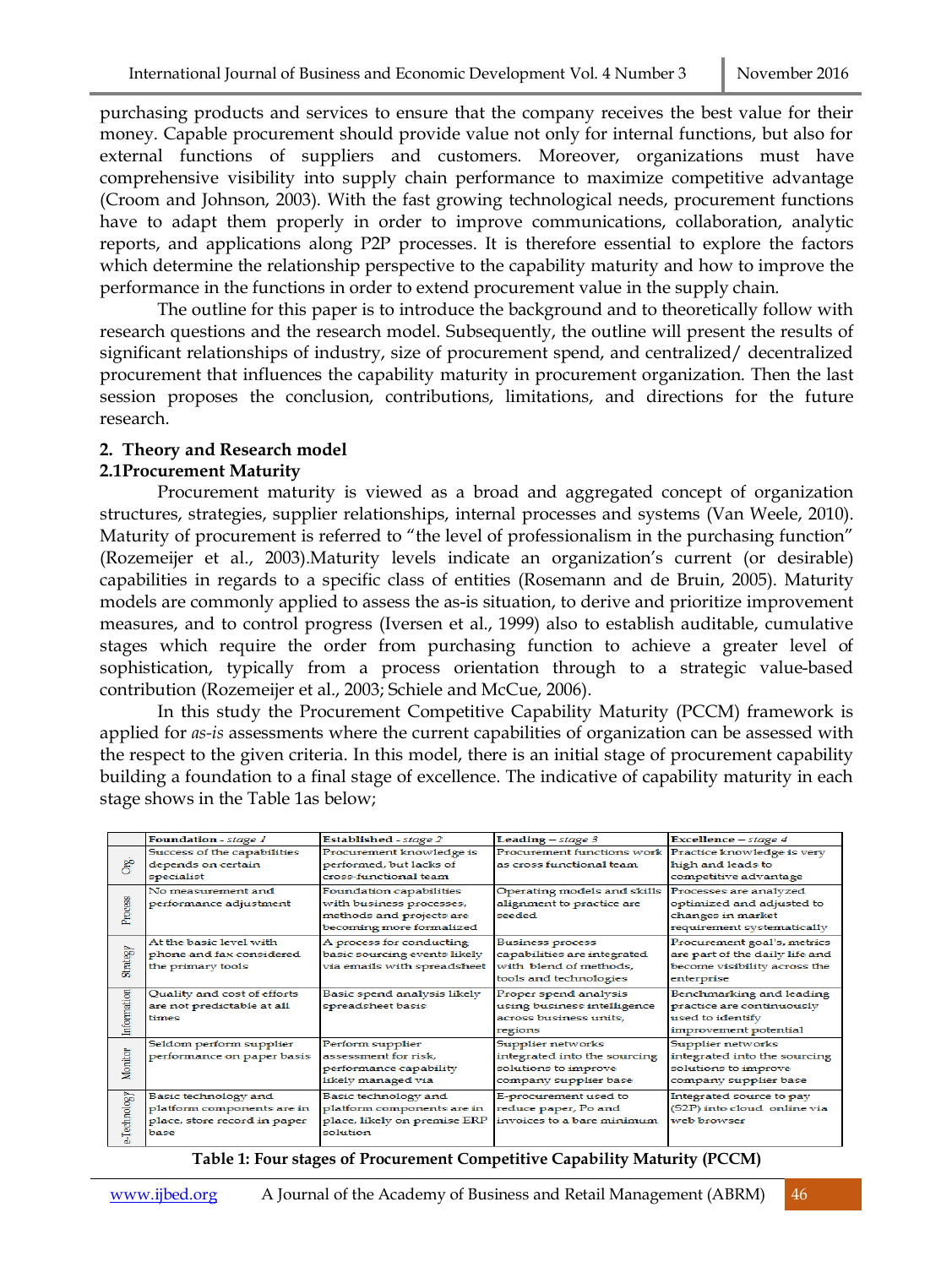#### **2.2 e-Procurement**

e-Procurement is a comprehensive approach using electronic tools to manage procurement activities and streamline process efficiency between organization and its suppliers. e-Procurement is defined as using internet technology in the purchasing process excluding old applications like ordering by telephone or by fax (De Boer, 2002). The use of information technology in the procurement process (Abu-Elsamen, Chakraborty, & Warren, 2010: Garrido, Gutierrez, & Jose, 2008; Gunasekaran & Ngai, 2008). e-Procurement helps a company to reduce business costs (Gunasekaran & Ngai, 2008), to reduce purchasing time (Lefebvre, Elia, &Boeck, 2005)to streamline purchasing processes (Teo, Lin, & Lai, 2009). In addition, it enables "just in time" strategy, streamlining of the supply chain by removal of inefficient intermediaries, better access to information and transparency and removal of market barriers like time difference and geography (Leonard and Cochran, 2003). Moreover, it creates a higher profile for supply management and boots its visibility to top management (Presutti, 2003).

A properly implemented e-Procurement system will connect company and business processes directly with suppliers while managing all interactions between them (Giner et al., 2011). Since the late 1990's, the rise of e-business and new opportunities related to procurement: e-Procurement, spend management, outsourcing, joint product design, and more (Lacione& Smith & Oliva 2000). Incrementally improving technology utilization for automation will increase in cost savings of sourcing from 3.2 % to 7.4% (Aberdeen Group, Spend Analysis, page 16, August 2007). As companies go forward in 2020, Procure-to-Pay (P2P), sourcing, contract management and other automation engines will be de rigueur; they will be integrated up and down supply chains, fully adopted, providing full transparency and real-time insight (Vision 2020, October 2013).

### **2.3 Research Model**

This study develops "Procurement Competitive Capability Maturity "model as shown in Figure 1. The model is applied to assess the current capabilities in procurement organization referred to Table 2.



Figure 1: PCCM model with the indicators of capability maturity in each dimension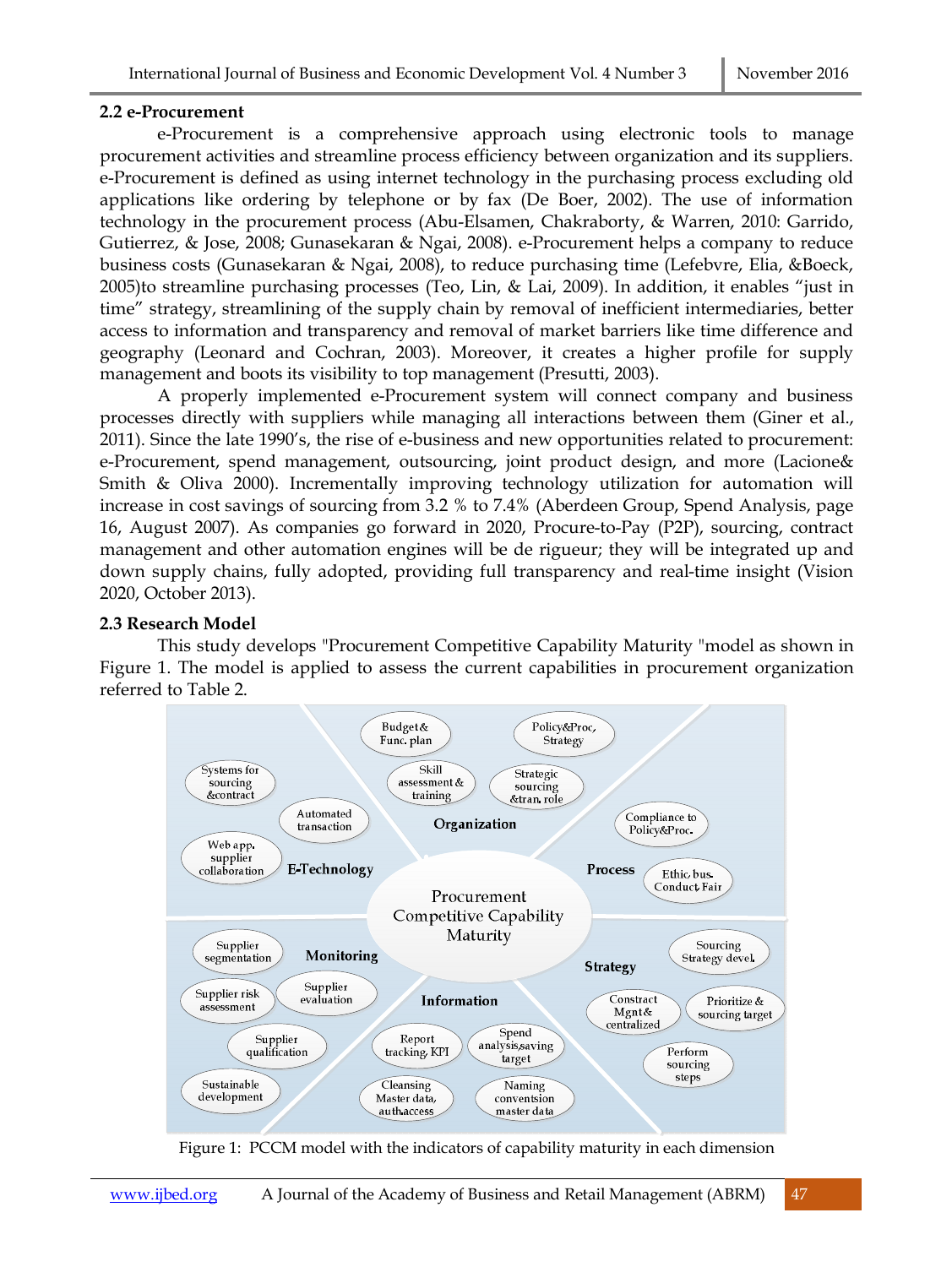|          |                        |                           | Dimensions   | Foundation 1 | Established 2 | Leading 3 | Excellence 4 |
|----------|------------------------|---------------------------|--------------|--------------|---------------|-----------|--------------|
|          |                        |                           | Organization |              |               |           |              |
| Type     | Spending               | Centralized/Decentralized | Process      |              |               |           |              |
|          |                        |                           | Strategy     |              |               |           |              |
| Industry | S<br>Size <sub>1</sub> |                           | Information  |              |               |           |              |
|          |                        |                           | Monitoring   |              |               |           |              |
|          |                        |                           | e-Technology |              |               |           |              |

Table 2: PCCM framework with the levels of procurement capability maturity

The focus group is procurement organizations in Southeast Asia which include Thailand, Philippines, Vietnam, Indonesia, Singapore and Malaysia. Score is given by perceptions of the respondents from an online survey. Table 3 shows the aspects of PCCM model and criteria for measurement.

| <b>Dimension</b> | Measurement                                                                     |
|------------------|---------------------------------------------------------------------------------|
| 1 Organization   | What is your skills and operating model to drive leading process in procurement |
| 2 Process        | How is your procurement in line with the process                                |
| 3 Strategy       | What is your performance in strategic procurement                               |
| 4 Information    | What is your visibility in spend analysis and key performance                   |
| 5 Monitor        | How good is your supplier management                                            |
| 6 e-Technology   | How good is your deployment and adoption of technology                          |

Table 3: Criteria for measurement in PCCM model

This is an empirical study and adopts a quantitative approach which draws inferences from the findings on relationships of capability maturity/performance and independent variables; industry type, size of spending, centralized/decentralized procurement.

Result of assessment shows the capabilities of procurement function in addition to benchmarking with the others. As a result, it will be beneficial for a procurement organization to use as a guideline to formulate an effective in procurement process, strategy and organization.

# **3. Research questions**

# **3.1 Problem statement:**

Today there is a highly competitive and rapidly changing technological environment; therefore, only businesses that are responsive, adaptable and flexible will thrive. Consequently, it is necessary for a company to enable procurement agility due to its involvement in the majority of the spending activities and cost savings for the company. Thus the study is interested in procurement function and attempts to explore significantly the value of industry, size of spend and centralized/decentralized procurement that influences capability maturity, including a dynamic view of procurement maturity. Additionally, there is no research framework that applies-Procurement systems to the digital context along a supply chain.

# Our research questions:

RQ1: Is there a significant relationship between capability maturity and industry type?

RQ2: Is there a significant relationship between capability maturity and size of procurement spend?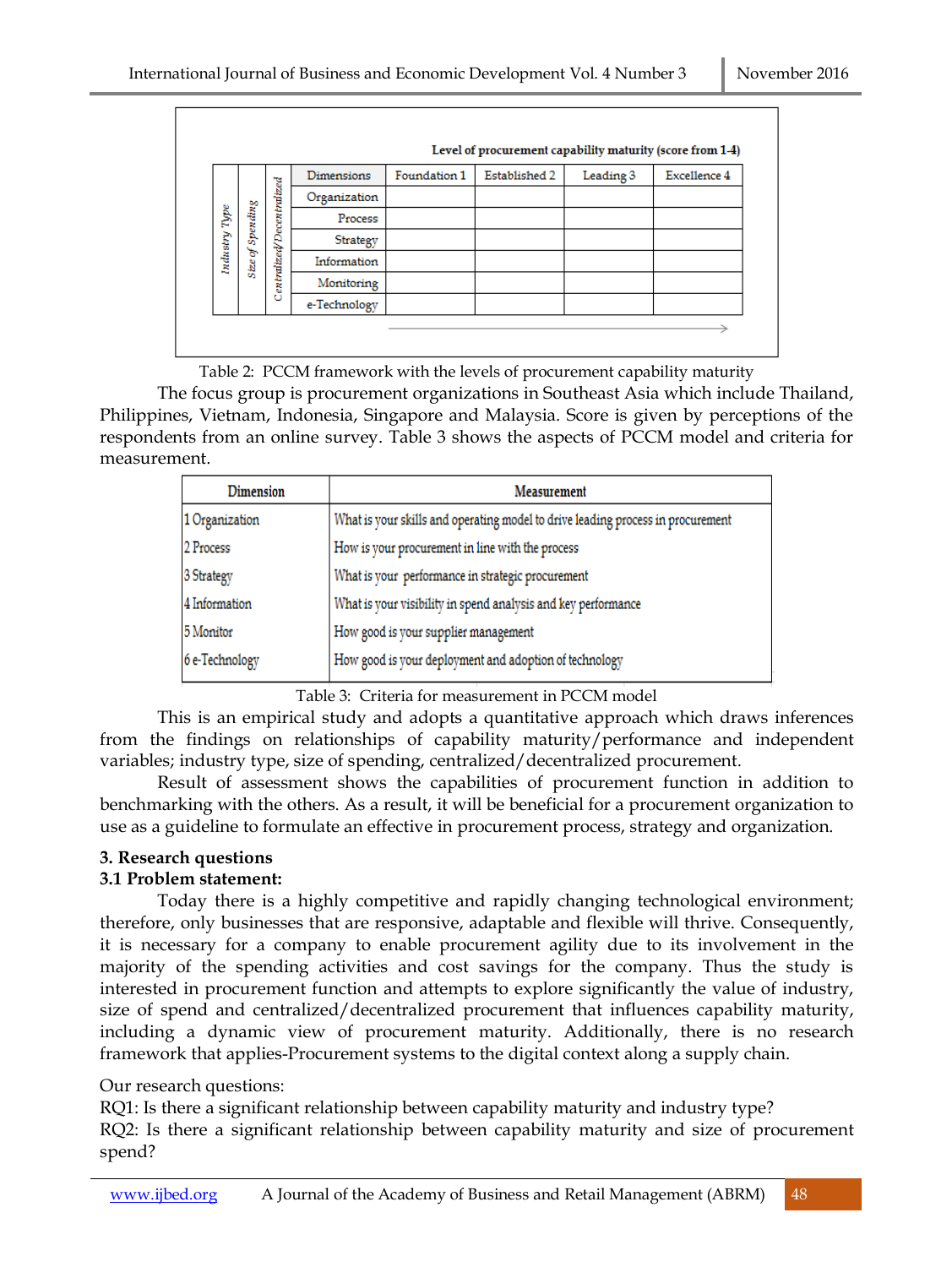RQ3: Is there a significant relationship between capability maturity and centralized/decentralized procurement?

In this study centralized procurement(regional) is defined as the control in policy  $\&$ procedure, purchasing & sourcing by a central/regional team, but allows procurement functions in a local country for flexibility to find products and suppliers that best match to their needs; Decentralized procurement(local) is defined as the control policy & procedure, purchasing & sourcing performed by its own entity/country.

# **4. Data Collection**

# **4.1 Data Analysis:**

The reliability of measurement scales are determined by analysis of internal consistency and Cronbach's coefficient alpha  $(\alpha)$  test. The threshold value of coefficient alpha 0.70 or above is sufficient for a measure to be acceptable (Nunnally,J.C., 1978). In this study, Cronbach's coefficient alpha (α) =.95 which exceeds the minimum threshold value.

Data collection is from anon line survey with the follow up interview of fifty two companies consisting of twenty two questions related to capability maturity of procurement. Each question was scored on a four-point scale with Foundation  $= 1$ , Established $= 2$ , Leading and=3,and Excellence=4. The indicative in each capability maturity refers to Table 1. High score means high capability maturity. This study infers high maturity is high performance from the finding of "A positive relation of procurement maturity and performance" (Batenburg and Versendaal, 2008).

# **Variables:**

Dependent variables the determinant of capability maturity in procurement function. Independent variable is the explore determinant of industry type, size of spend and centralized/decentralized procurement that affect to capability maturity in procurement.

Table 4 shows the data profile of this study by industry type, size of spend (in million \$ US) and procurement strategy of centralization and decentralization.

| <b>Industry type</b>     | <b>Procurement Spend \$</b> |          |       | <b>Procurement Strategy</b> |                           |
|--------------------------|-----------------------------|----------|-------|-----------------------------|---------------------------|
|                          | < 50                        | 50 - 200 | > 200 |                             | Centralized Decentralized |
| Manufacturing            |                             |          |       |                             |                           |
| <b>Consumer Products</b> |                             |          |       |                             |                           |
| Retails                  |                             |          |       |                             | 5                         |
| Food&Beverage            |                             |          |       |                             | Б                         |
| Total                    | 16                          | 16       |       |                             | 25                        |

Table 4:Data profile

# **5. Results**

From the study the result of significant value as is shown below

R1: Procurement capability maturity is not significantly different by industry

R2: Procurement capability maturity is significantly different by procurement spend

R3: Procurement capability maturity is significantly different by procurement centralized/decentralized structure

In summary, procurement capability maturity has no relation to the industry type, but it depends on size of spend and centralization/decentralization of procurement structure. Thus this study has furthered the investigation of the relation of procurement spend and centralized/decentralized structure to the capability maturity in a procurement organization with regardless of the industry.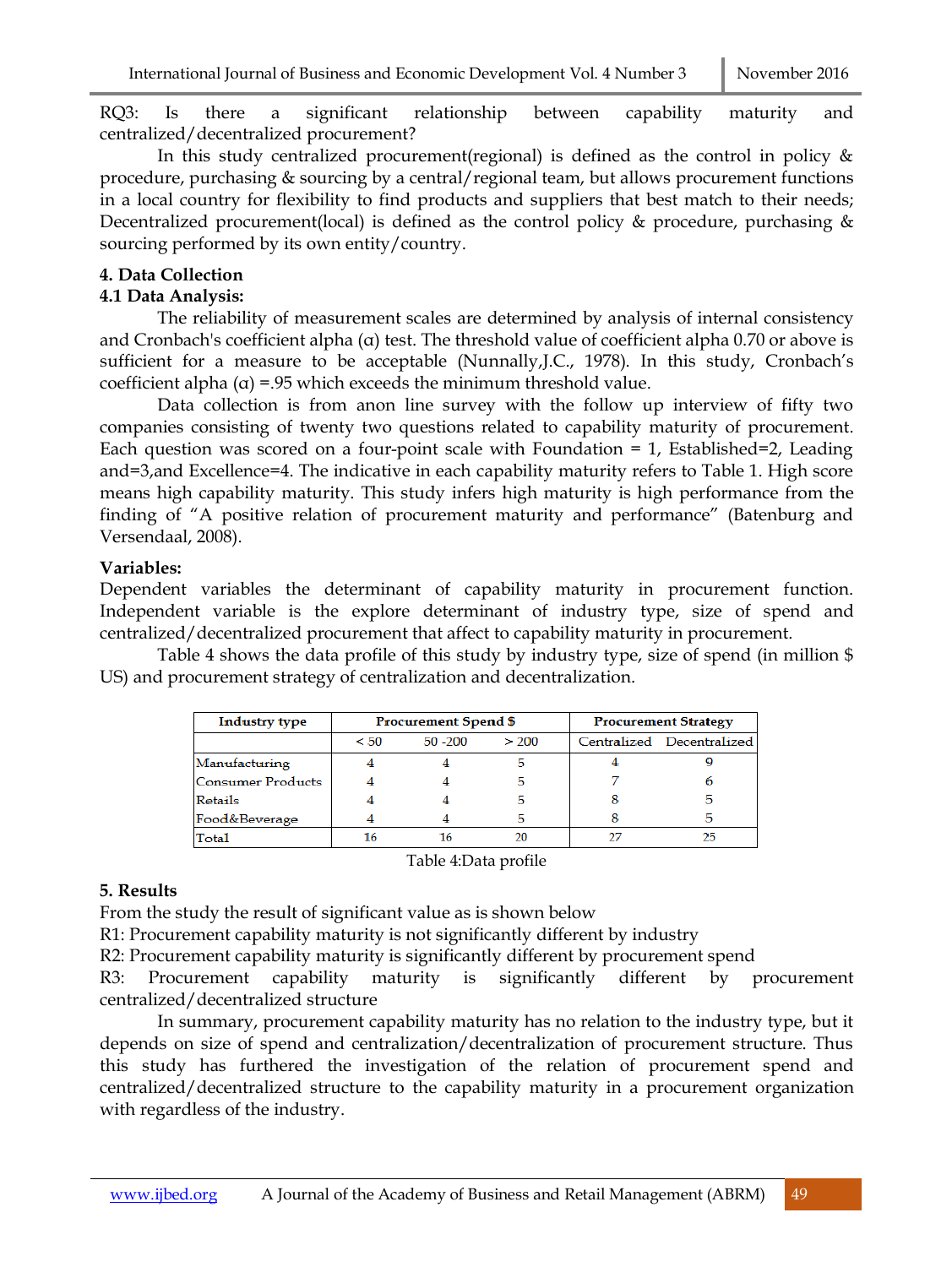Figure 2showsthat the larger spending has a higher capability maturity/ performance in all dimensions than the smaller spending. The average score on the e-Technology has the least score compared to other dimensions.



Figure 2:Compare and benchmark by procurement spend

Figure 3 shows that centralized procurement (Regional) has a higher capability maturity/ performance than decentralized procurement (Local) in all dimensions of capability maturity. Also e-Technology has the least score compared to other dimensions.





Table 5 shows the average score in each of the six dimensions of capability maturity, with the assumption that each dimension has equal weight. The highest score is the process 3.26, monitoring and e-Technology is 2.88, 2.61 respectively. It concludes that procurement functions mainly develop on the process dimension. E-Procurement systems only support for the operational transaction, not for sourcing activities along with P2P process. In addition, there are the possible areas for improvement in the region.

|              | Mean |
|--------------|------|
| Organization | 2.91 |
| Process      | 3.26 |
| Strategy     | 3.00 |
| Information  | 3.11 |
| Monitoring   | 2.88 |
| e-Technology | 2.61 |

Table 5: The mean score of procurement capability maturity

Table 6shows the average capability maturity score detailed in six dimensions. This represents the capability maturity status of procurement functions in this region.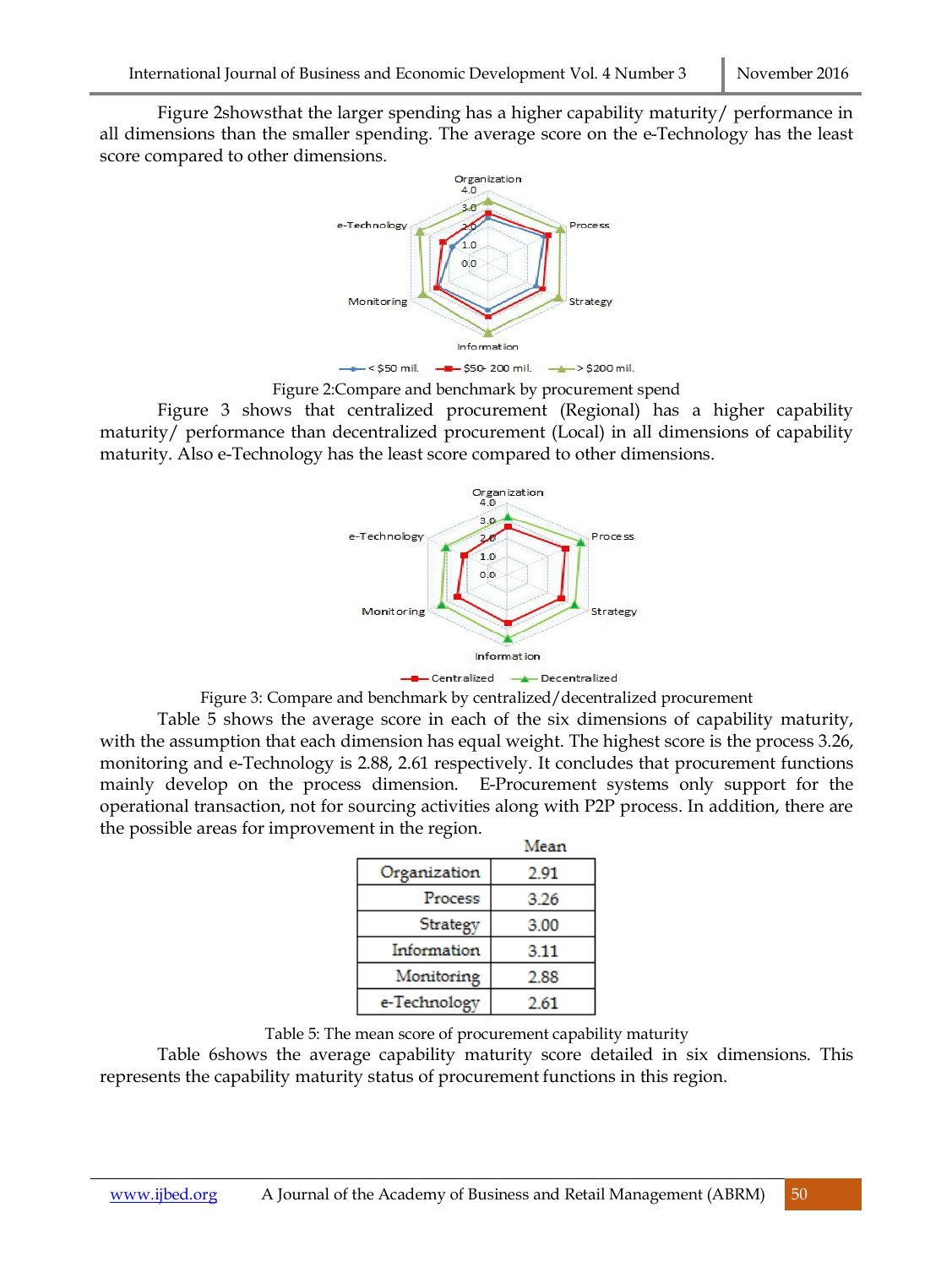| Dimension     | Item                                            | Mean | SD   |
|---------------|-------------------------------------------------|------|------|
| Organization: |                                                 | 2.91 | 0.70 |
|               | Operating Budget & Functional Plan              | 3.13 | 0.66 |
|               | Policies and Procedures & Strategy              | 2.65 | 0.95 |
|               | Strategic Sourcing & Transactional role         | 2.87 | 0.99 |
|               | Skill Assessment & Training                     | 2.98 | 1.11 |
| Process:      |                                                 | 3.26 | 0.70 |
|               | Compliance to Policies and Procedures           | 3.15 | 0.67 |
|               | Ethics, Bus. Conduct & Fair Competition         | 3.37 | 0.93 |
| Strategy:     |                                                 | 3.00 | 0.78 |
|               | Sourcing Strategy Developed                     | 2.96 | 1.01 |
|               | Prioritized and Sourcing Targets                | 2.88 | 1.08 |
|               | Contracts Management & Centrally store          | 3.13 | 1.01 |
|               | Perform Sourcing steps                          | 3.02 | 1.08 |
| Information:  |                                                 | 3.11 | 0.85 |
|               | Spend Analysis, Savings lever & Benefit targets | 2.83 | 1.13 |
|               | Report Tracking Performance and KPI's           | 3.29 | 0.91 |
|               | Cleaning Master Data & Authorization Access     | 3.21 | 1.02 |
|               | Naming Convention of material master            | 3.10 | 1.09 |
| Monitoring:   |                                                 | 2.88 | 0.75 |
|               | Supplier Performance Evaluation                 | 3.10 | 0.91 |
|               | Supplier Qualification/ Assessment              | 3.23 | 0.67 |
|               | Supplier Segmentation                           | 2.44 | 1.09 |
|               | Supplier Risk Assessment                        | 2.52 | 1.20 |
|               | Sustainable Development with supplier           | 3.10 | 0.93 |
| E-Technology: |                                                 | 2.61 | 1.08 |
|               | Automated transaction                           | 2.50 | 1.26 |
|               | Systems for Sourcing Activities & Contract      | 2.90 | 1.07 |
|               | Web Application for Supplier Collaboration      | 2.42 | 1.32 |

Table 6: Shows the detail scores in each capability maturity of six dimensions

The study has extended the knowledge of PCCM model with the digital technology. "Procurement Digital Framework" (PDK) is defined and depicted as shown in Figure 4.It shows the six dimensions of PCCM, Procure to Pay (P2P), e-Procurement systems and digital context in a framework in order to leverage procurement processes and visible procurement integration in an organization and across the supply chain.



Figure 4: Procurement Digital Framework (PDK), depicted with six dimensions of PCCM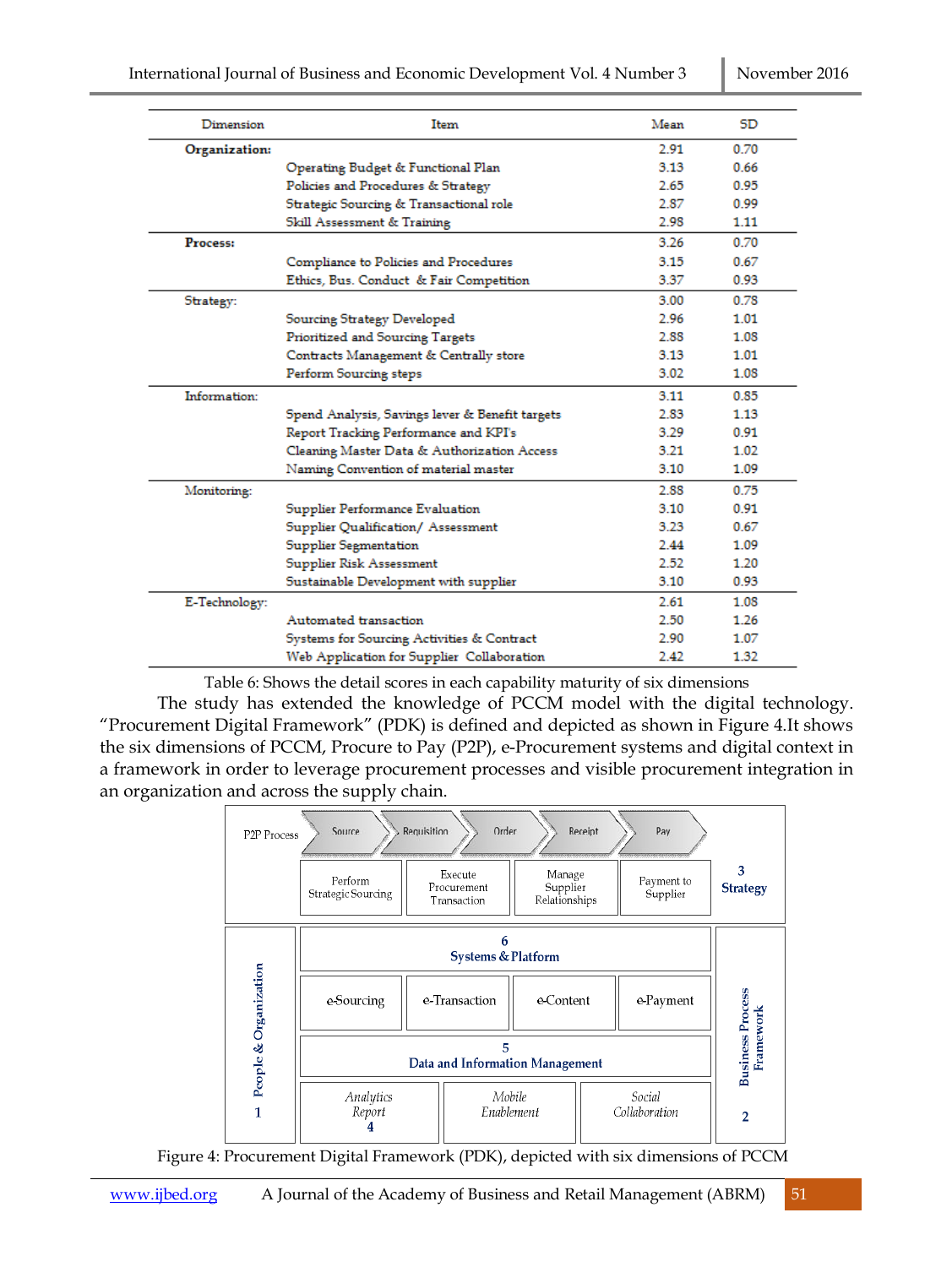Digital technology will help procurement increase communication, collaboration, analytic reports, and engagement using a spectrum of tools along P2P process from planning and sourcing to contract negotiations, order delivery, payment, and supplier management. Digitalization will support procurement organization and its capabilities to the new opportunities for globalization and new challenges to speed up communications and close up the network. In addition, layout an IT architecture strategy and e-Procurement platform will specify procurement processes, organization structure and a road map for procurement function.

# **6. Discussion and Conclusions**

In this study we applied the six dimensions of procurement maturity (Batenburg, 2008), strategy, processes, control, organization, information and e-Technology and defined twenty two determinants of procurement capability maturity. This model is called "Procurement Competitive Capability Maturity" (PCCM).

The PCCM enables procurement functions to visualize their capability maturity stage and be able to point out the missing capabilities in order to reach the higher level of capability maturity and balance them in its organization. This study selected fifty two procurement organizations in Southeast Asia as the target group. The approach of the study is applicable only in four business categories; manufacturing, consumer products, retails, and others. More industries and case studies should help in determining of the validity of PCCM.

From the study we found that procurement capability maturity has no relation to the industry, but it is dependent on the size of procurement spend and centralization/ decentralization structure in the procurement function. The larger spend and centralized procurement has a positive relation to the capability maturity. In addition, the need to encourage companies which have an opportunity on a larger-scale and optional for procurement structure to extend vision of the capability maturity and leverage it in order to gain the benefit in the complex and dynamic environment in this region.

With e-Procurement solutions, internet technology makes the purchasing activities more efficient and cost effective for a business to reduce the transaction costs, making better decisions, minimizing order cycles, improved relationship with suppliers and increase their value of customer service. A good e-Procurement system will support the interaction of suppliers in a network globally not an individually. This will lead to the sustainability for collaboration and relationships with a supplier in the supply chain. PCCM will help management to assess and benchmark procurement functions across the company for balanced capability maturity in order to improve value in the organization. In addition, if procurement standardizes the ordering process it will increase compliance which reduces the confusion and misinterpretation.

Based on the results of this study, it has been realized that there are many opportunities for procurement functions to drive additional value into their organizations and enhance value in the procurement model with the proper technology implementation. Moving to the digital strategy companies must be able to identify and evaluate its own capabilities in order to build a solid foundation.

Procurement should become a strategic know-how about suppliers and an expertise about the goods and services that are procured and gain the value from today's competitive market. Capable procurement organizations can provide the value not only for the internal, but also external to suppliers and customers. People, organization and systems will increasingly connect to a network through the digital technology to benefit the entire group.

Moreover, the positive significance of the capability maturity is strategic leaders who have a lower cost of growth, greater business flexibility, increased market certainty and a significant competitive advantage. The importance of CPO collaboration and the Supply Chain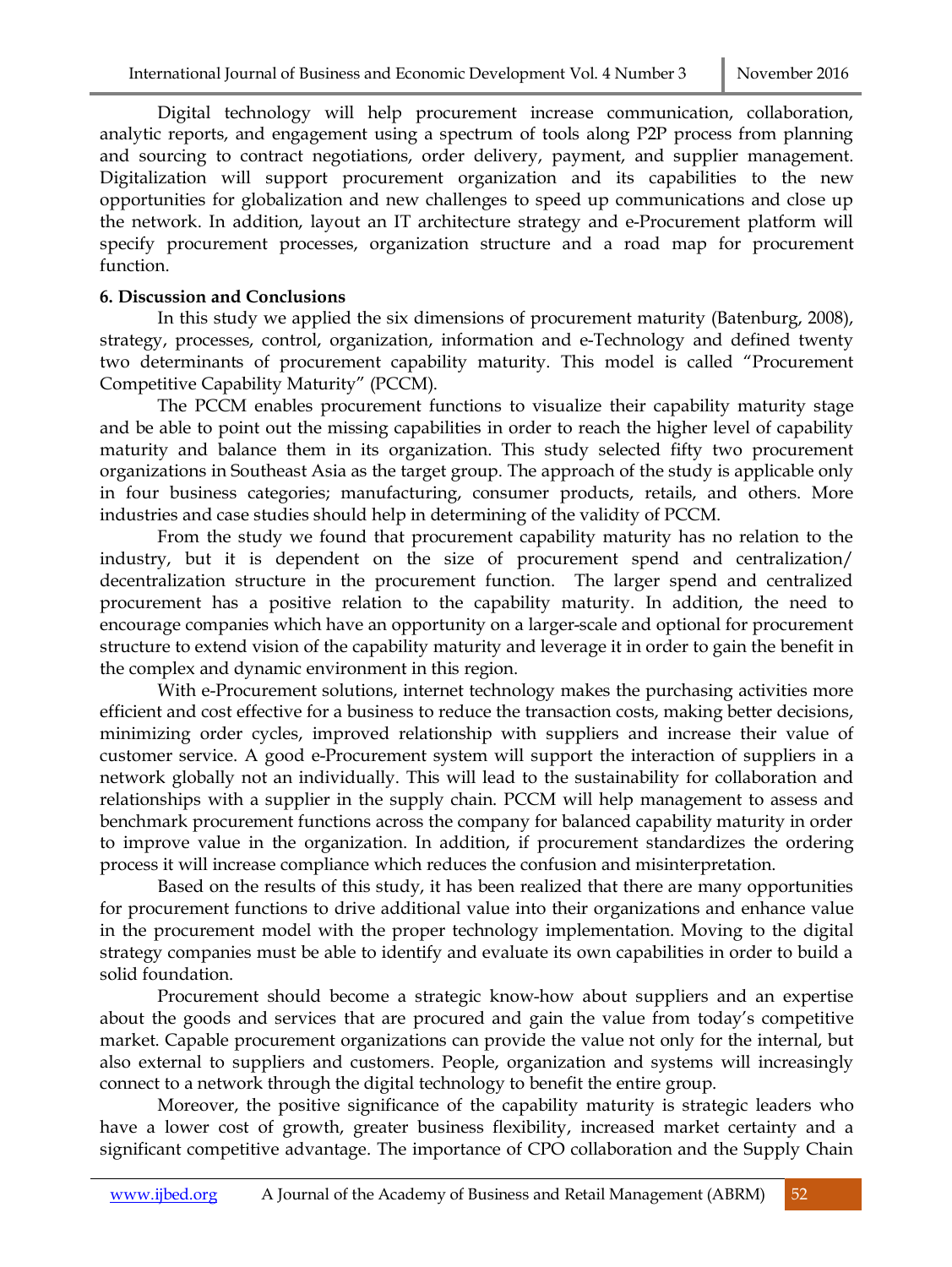Director is to articulate the tangible benefits of embedding procurement into the business planning and direction making processes, and bringing spend under contract, auditing and monitoring progress, reducing costs and making better use of systems and technology.

The challenge for the further study is how to influence the business to improve the existing process and transform their organization to the desired maturity stage. Future research should aim at a larger number of the organizations and extend the study group in diverse industries. And it is possible to apply Kraljic's Portfolio matrix by the product categories and procurement segmentation to capability maturity with respective of IT technology. The centralization and decentralization procurement organizations have been an on-going discussion for several decades to understand and manage it. The future study may extend the model to indicate the applicable of e-Procurement in this area.

### **References**

Batenburg, R. &Versendaal J., 2008. Maturity Matters: Performance Determinants of the

- Procurement Business Function, 16th European *Conference on Information Systems* (ECIS), Galway, Ireland.
- Van Weele, A., 2004.*Purchasing and Supply Chain Management* Analysis, Strategy,
- Planning,and Practice, 4th Edition, London: Thomson, pp. 16.
- Robinson, P. & Wale, D. & Dickson, G., 2010.Events Management. Cambridge, MA: CABI.
- Rolstadas, A., Hetland, P.W., Jergeas, G. F. &Westney, R. E., 2011.Risk Navigation Strategies for Major Capital Projects: Beyond the Myth of Predictability, London NY: Springer.
- Segev, A., Beam, C. &Gebauer, J.,1998. Procurement in the Internet Age–Current Practices and Emerging Trends (Results From a Field Study). Working Paper 98-WP-1033, Fisher Center, University of California, Berkeley.
- Kraljic, P., 1983. *Purchasing must become supply management*. Harvard Business Review, September–October, pp. 109–117.
- Thomson, D. and Singh, M., 2001.A Macro Level Business Model For E-Enabled Procurement,*CollEcTeR Conference*, Coffs Harbour, December 3-4.
- http://aseanup.com/benefits-asean-economic-community-aec[Access June 2016]
- Croom, S. & Johnson, R., 2003. E-service: Enhancing Internal Customer Service through
- E-procurement. *International Journal of Service Industry Management*, 14(5).
- Rozemeijer, F.A., van Weele, A., Weggeman, M., 2003. Creating Corporate Advantage through Purchasing: toward a contingency model. *The Journal of Supply Chain Management*: a global review of purchasing and supply 39, 4-13.
- Rosemann, M. and de Bruin, T., 2005.Towards a Business Process Management Maturity Model. In proceedings of *the European Conference on Information System (ECIS)*, Regensburg, Germany.
- Iversen, J.,Nielsen, P.A. and Norbjerg, J. , 1999. Situated assessment of problems in software development. Database for Advances in Information Systems, 30 (2), pp.66-81.
- Schiele, J. J., & McCue, C., 2006. Professional Service Acquisition in Public Sector Procurement: A Conceptual Model of Meaningful Involvement. *International Journal of Operations and Production Management*, 26 (3): 300-325.
- De Boer, L., Harick, J., Heijboer, G., 2002. A conceptual model for assessing the impact of electronic procurement, *European Journal of Purchasing and Supply Chain Management*, 8, 25- 33
- Gunasekaran, A., &Ngai, E.W.T., 2008. Adoption of e-procurement in Hong Kong: An empirical research. *International Journal of Production Economics*, 113, 159-175.

Lefebvre, L., Lefebvre, E., Elia, E, &Boeck, H., 2005. Exploring B-to-B e-commerce adoption trajectories in manufacturing SMEs. *Technovation*, 25, 1443-1456.